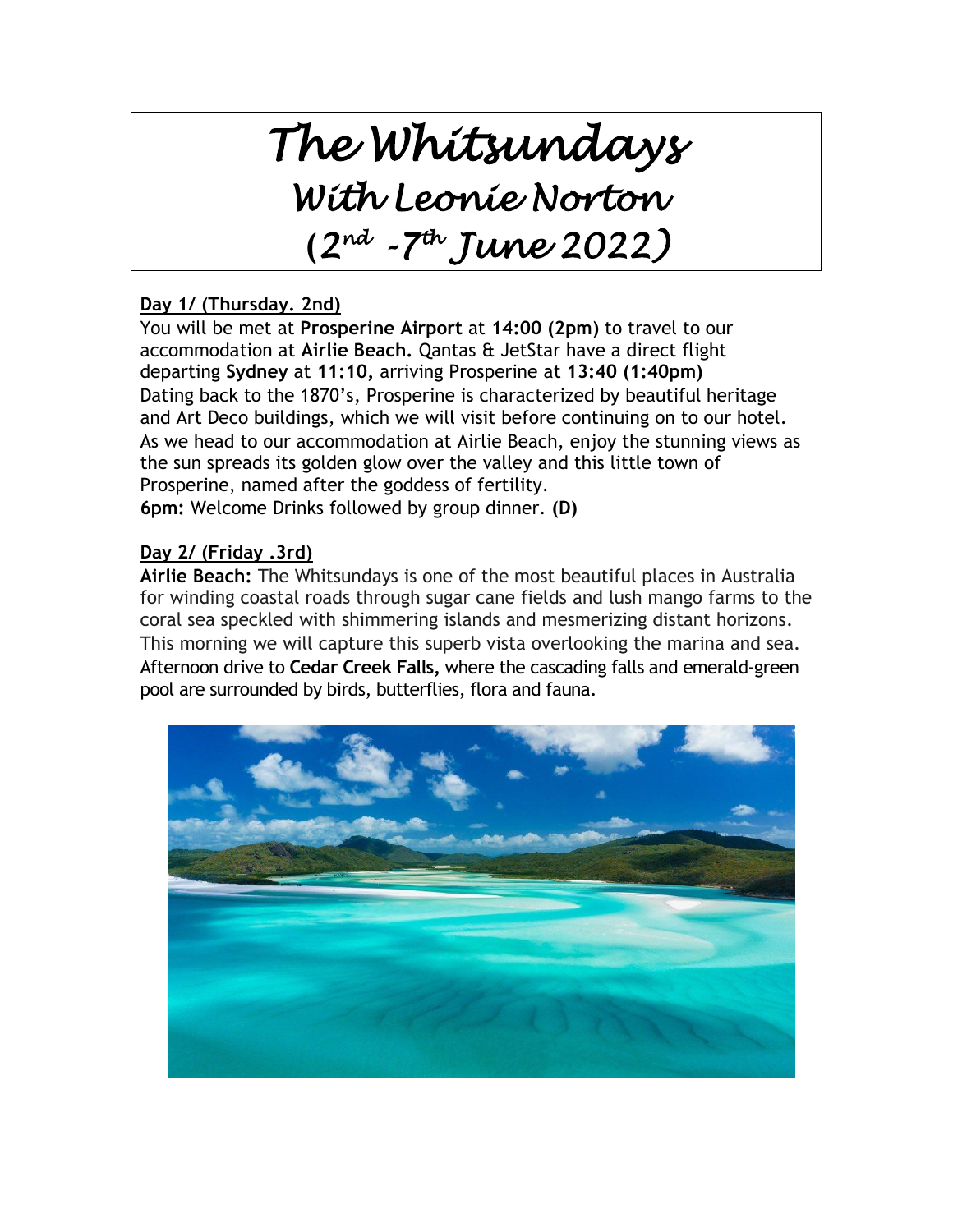#### **Day 3/ (Saturday. 4th)**

**Airlie Beach:** The Bicentennial Walkway passing along the waterfront to Coral Sea Marina leads to the Lions Airlie Beach Markets where you will have ample time to stroll around and enjoy the stalls as well as sketch this vibrant scene. After lunch we will head to **Shute Harbour -**a picturesque sketching spot only 10km south of Airlie Beach before continuing on to Conway Beach, a beautiful windswept promontory where birds circle overhead, illuminated by the setting sun. **Group dinner (B,D)**

#### **Day 4/ (Sunday. 5 th)**

**Bowen:** Situated on a peninsula surrounded by a handful of beautiful beaches, this town is speckled with coral reefs and idyllic bays flanked by round granite boulders. Flagstaff Hill is the perfect spot with absolutely spectacular vistas!

Bowen's jetty is another fabulous landmark. Built in 1867, it stretches 750 metres into the shimmering Coral Sea.

#### **Lunch at iconic Bowen pub.**

**On our way back to** Airlie Beach, we will stop at the Big Mango for a refreshing mango sorbet! **(B.L)**

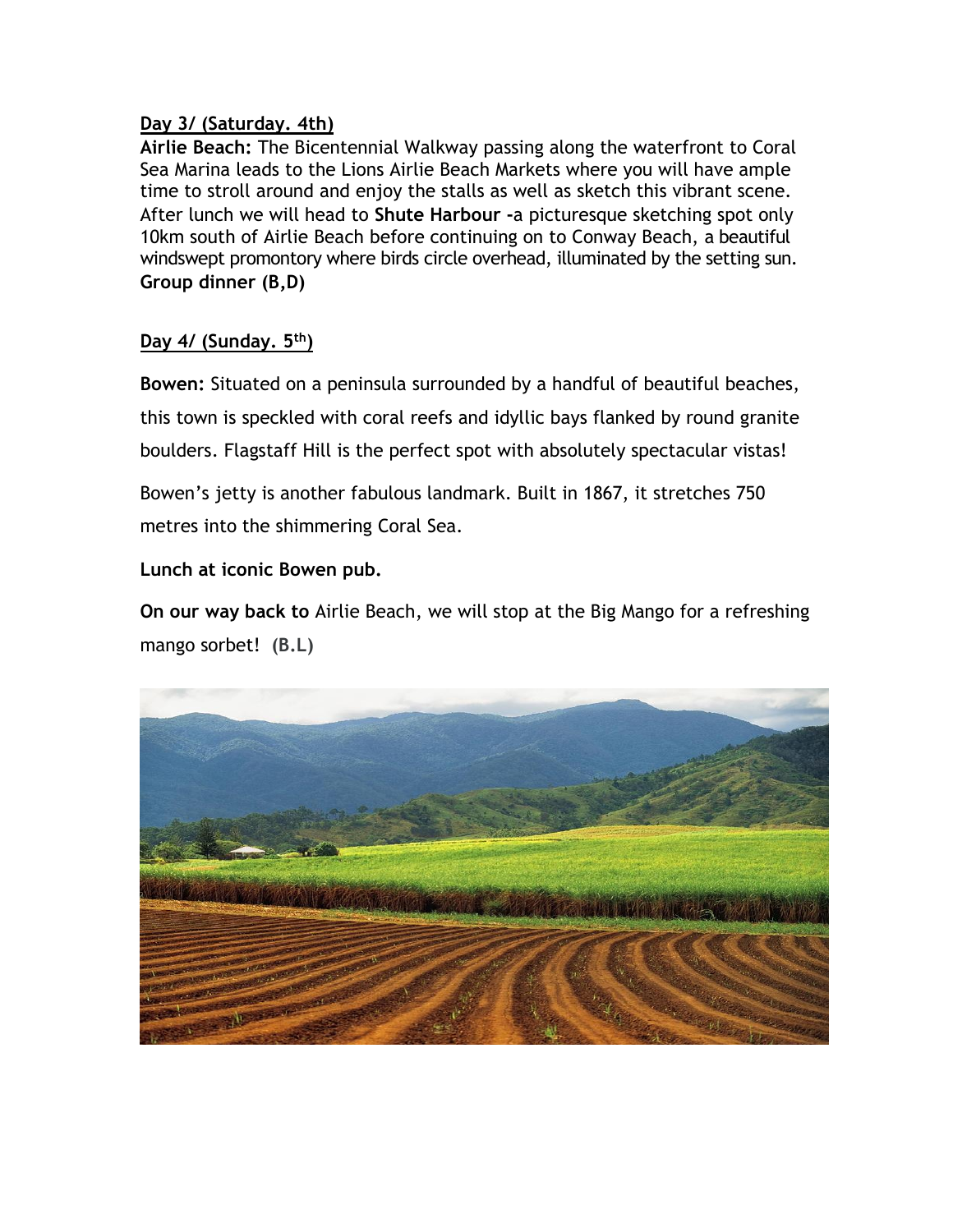#### **Day 5/ (Monday 6th) FREE DAY**

**Optional Great Barrier Reef trip**, including the iconic natural attractions of Whitehaven Beach and Heart Reef. For water lovers, you can snorkel and swim in this pristine paradise with its colourful coral gardens and fish. If you prefer to stay on land, why not lounge around the luxurious resort pool or take a small hike on one of the walking trails to hidden waterfalls.

#### **Farewell dinner. (B,D)**

#### **Day 6/ Tuesday 7th)**

**Departure to Prosperine Airport for return flights.** Qantas and Jetstar have a direct flight to Sydney departing **Prosperine** at **14:15(2:15pm)** arriving **Sydney** at **16:35.(4:35pm) Please book all return flights after 12pm. (B)**

**For details email :: [artemisarttours@hotmail.com](mailto:artemisarttours@hotmail.com) OR phone 0426 745 424**

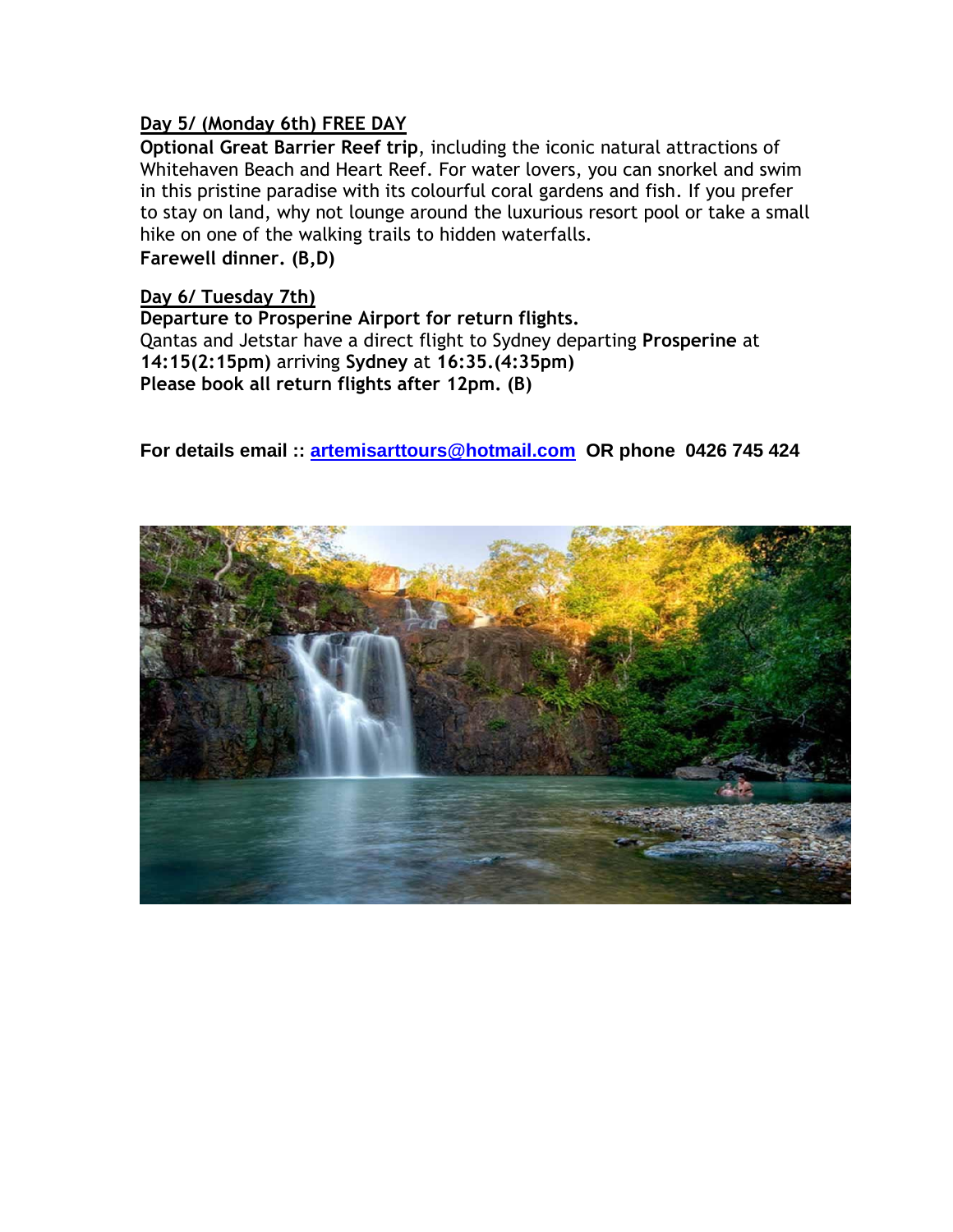# **LAND COST: (based on twin share)**

**Painters: \$1,950 Non-painters: \$1,650 Single supplement: \$ 500**

## **INCLUSIONS** • 5 nights accommodation • 5 breakfasts Three dinners • 1 lunch • Welcome & Farewell drinks • Daily sketching • Daily reviews • Coach transport to painting and sightseeing spots. • Transfer to and from Prosperine Airport  **NOT INCLUDED** • Flights to and from Prosperine Airport. • Unless specified, meals are at guests' own expense. Art Materials